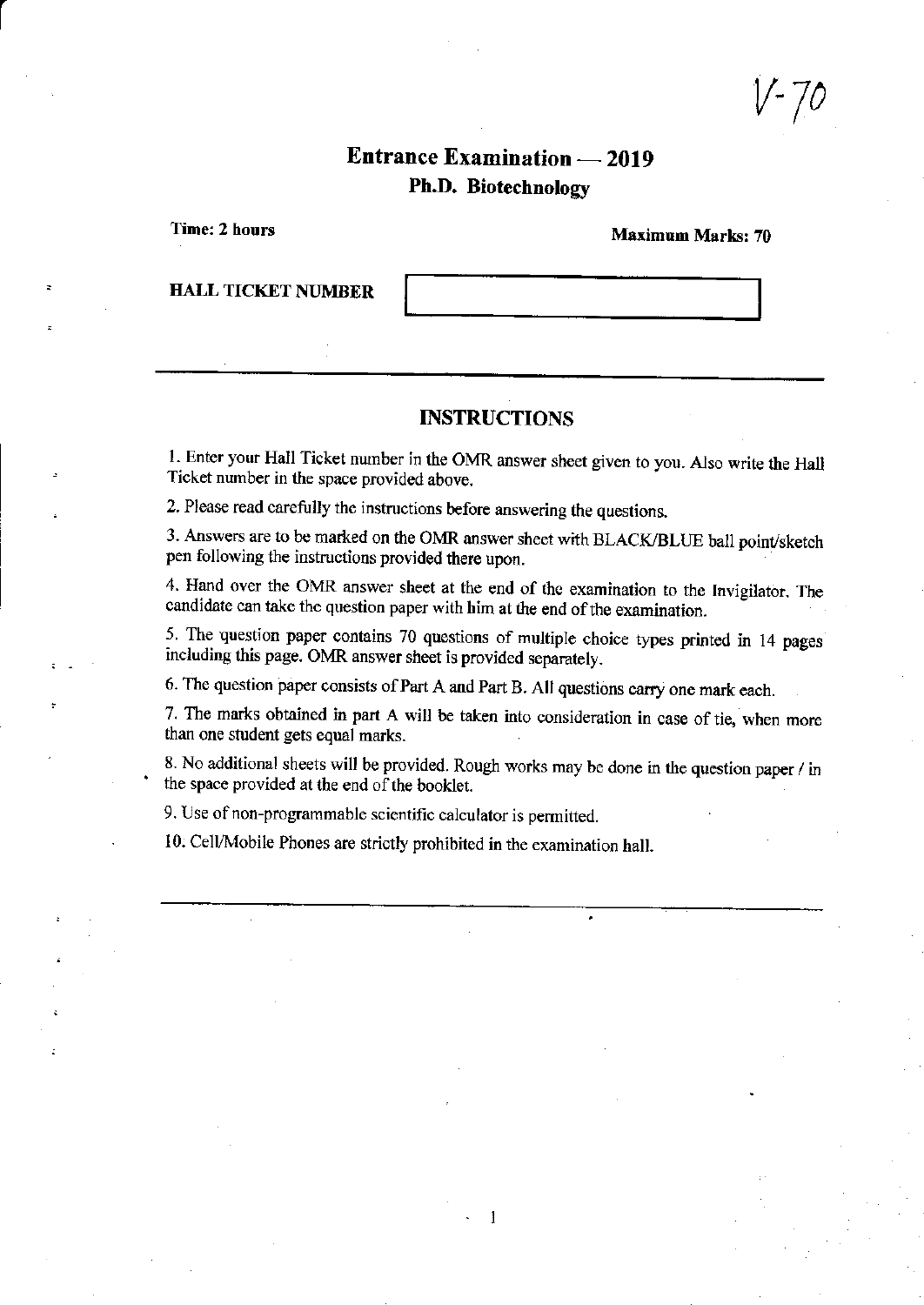v-70

 $2<sup>1</sup>$ 

#### PART A

1. A, B, C, D, E, F and G are 7 friends sitting in a single row facing North. D is to the immediate right of C. E and A are neighbors of F. B is to the immediate left of C and on second place from left most end. A is at the right most end. Who is in between C and E?

A.B

B.F

c.D

D. None of these

2. ln a certain code language, 'it be pee' means 'dogs are blue', 'sik hee' means 'large horses' and 'pee mit hee' means 'horses are pigs'. How is 'pig' written in this code?

A. Hee

B. Pee

c. sik

D. Mit

3. A plastic container has 20 microfuge tubes with 1.5 and 2ml capacity, out of which 4 are 2ml capacity. Two tubes are chosen at random from the container. The probability that at least one of these is having 2 ml capacity

A.  $4/19$ 

8.5/19

 $C. 6/19$ 

D. 7/19

4. Supercoiled DNA is soluble in

A. Buffer-saturated phenol

B. Water-saturatcd phenol

C. Not soluble phenol

D. Phenol-chloroform mixture

5. Identify the **mismatch** from the following

A. Solubilization of the membrane lipid bilayer  $-$  SDS

B. Digestion of Prokaryotic cell wall - Lysozyme

C. Cleavage of ester bond in diacyl glycerol phosphate - Lipase

D. Digestion of RNA of DNA-RNA hybrid - RnaseA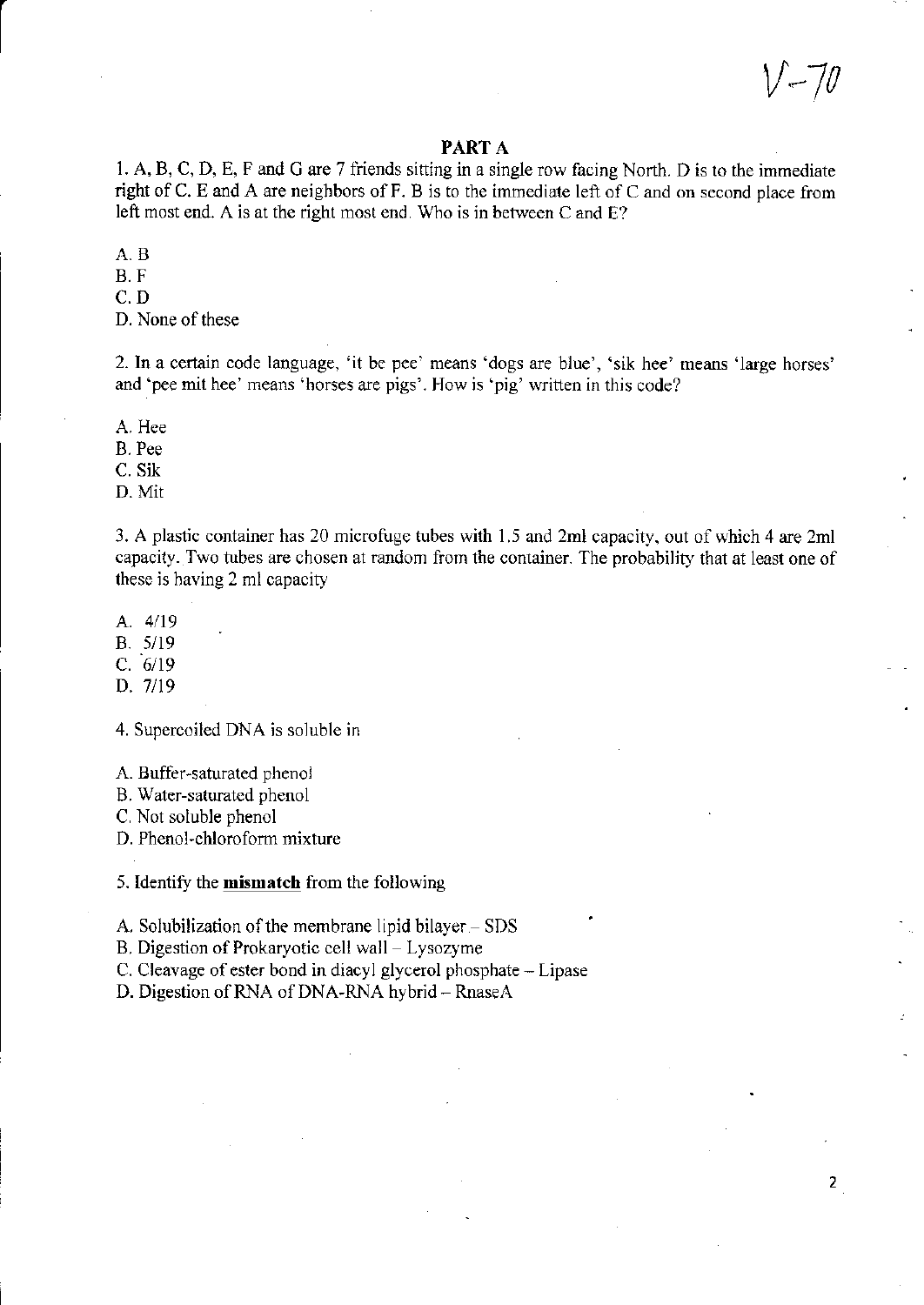#### 6. Identify incorrect match from the following combinations

A. Real time PCR – expression profiling of all the genes at a time in an organism

B. Affinity purification of proteins -Ni-NTA column

C. Contig - Genome sequencing project

D. SDS-PAGE - Dithiothreitol

7. E. coli has a cylindrical shape about 1  $\mu$ m in diameter and 3  $\mu$ m long. The doubling time of E. coli when growing on nutrient agar is about 25 minutes. After 12 hours of growth, a colony is roughly 2 mm in diameter and  $\frac{1}{2}$  mm high. How many cells does the colony contain?

A.  $10^5$  cells B.  $10^7$  cells C.  $10^9$  cells D.  $10^{11}$  cells

8. You are extracting DNA from Saccharomyces cerevisiae. In your final spin, you discover that you have a large, white pellet. You dissolve the pellet in TE (pH 8) and then use the spectrophotometer and get an  $A260$  :  $A280$  ratio of 1.4. Which of the following BEST explains your observations?

A. The pH of the TE altered the properties of the DNA sample

B. The DNA is contaminated with RNA

C. The DNA is contaminated with protein

D. The EDTA in the TE absorbs light maximally at  $260$  nm

9. If you draw a line joining two points X and Y in two-dimensional space having the coordinates  $(6,7)$  and  $(9,11)$  respectively, then the slope of the line drawn is

- $\Lambda$ . 5
- $B<sub>2</sub>$

c.3/4

 $D. 4/3$ 

10. The binary equivalent of a decimal number 9.25 is

A. 1001.01 B. 1001.001 c. 1001,1 D. 1010.01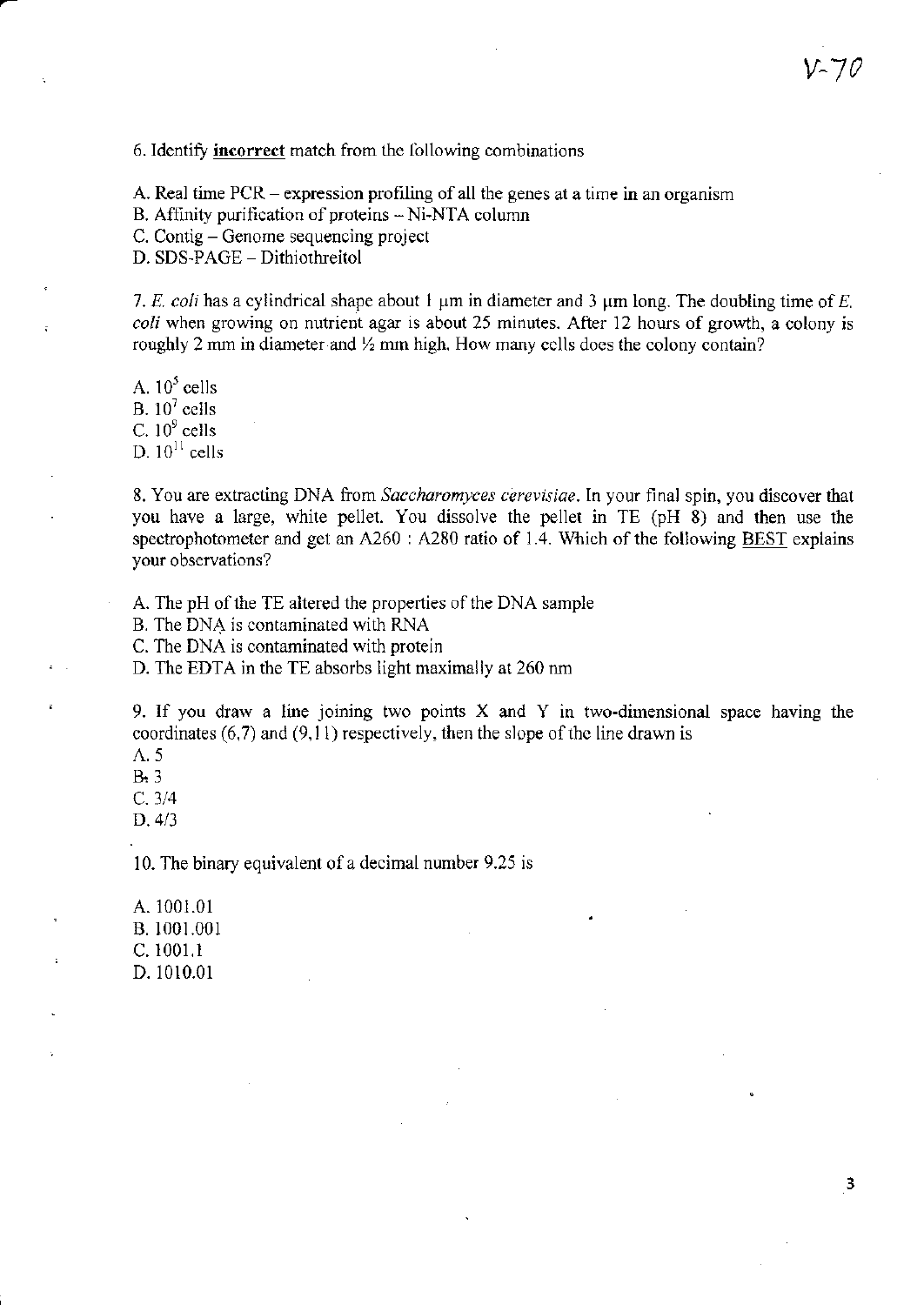11. A survey of numerous bacterial species was done to identify in each case the sequence recognized by the endogenous Dam methylase. Using synthetic DNA fragments, gel mobility shift assays, and direct assays for the methylation of the DNA, four new sequences are identified from difl'erent organisms that are recognized by the Dam enzymes. In one of these bacteria, the Dam methylase is not used to mark newly-synthesized DNA for mismatch repair. Mark that sequence. These sequences are:

A. 5'TCGATCGA3'

B. 5'CATG 3'<br>C. 5'GTACGT

C. 5'GTACGT3"<br>D. 5'GTTATAA

D. 5'GTTATAAC]'

12. You have isolated a bacterium that exhibits very poor growth in the presence of low tryptophan. You then hypothesized that a mutation occurred in the  $trp$  repressor causing it to bind too strongly to the operator. Which of the following experiments would BEST confirm your hypothesis?

A. Sequence the trp repressor, perform a ClustalW alignment to compare the new sequence with wild-type sequences, and then perform an EMSA (Gel Mobility shift assay).

B. Sequence the trp operator, perform a ClustalW alignment to compare the new sequence with wild-type sequences, and then peform a Western blot.

C. Generate a trp repressor-luciferase recombinant bacterium to check for expression levels in cell oultures.

D. Perform a Northern blot to assess the expression levels of the  $trp$  operon.

13. A typical microRNA (miRNA) is expressed in neurons so that it is abundant during the night but absent during the day. Which of the following statements would be **UNEXPECTED** based on this information?

A. Target sequences identical to the rniRNA would be expected to have high transcript abundance during the night and lower abundance during the day.

B. Target transcript sequences with less extensive similarity to the miRNA would, be expected to have low translation during the night and higher translation during the day.

C. Target transcript sequences with less extensive similarity to the miRNA would be expected to accumulate in P-bodies during the night.

D. Target transcript sequences with less extensive similarity to the miRNA would be expected to be associated with the RISC during the night

14. In cancer cells, a protein that is normally degraded through the ubiquitin pathway accunulates to high levels. What might explain this accumulation of the protein in cancer cells?

A. The amino acid residue that is normally poly-ubiquitinated on the target protein has been mutated so that it is no longer recognized by E2.

B. The degradation signal on the target protein has been mutated so that it is no longer recognized by E3.

C. A mutation has occurred so that the E2 and E3 pair that nomally ubiquitinate the target protein no longer interact.

D. A, B and C could explain the observation.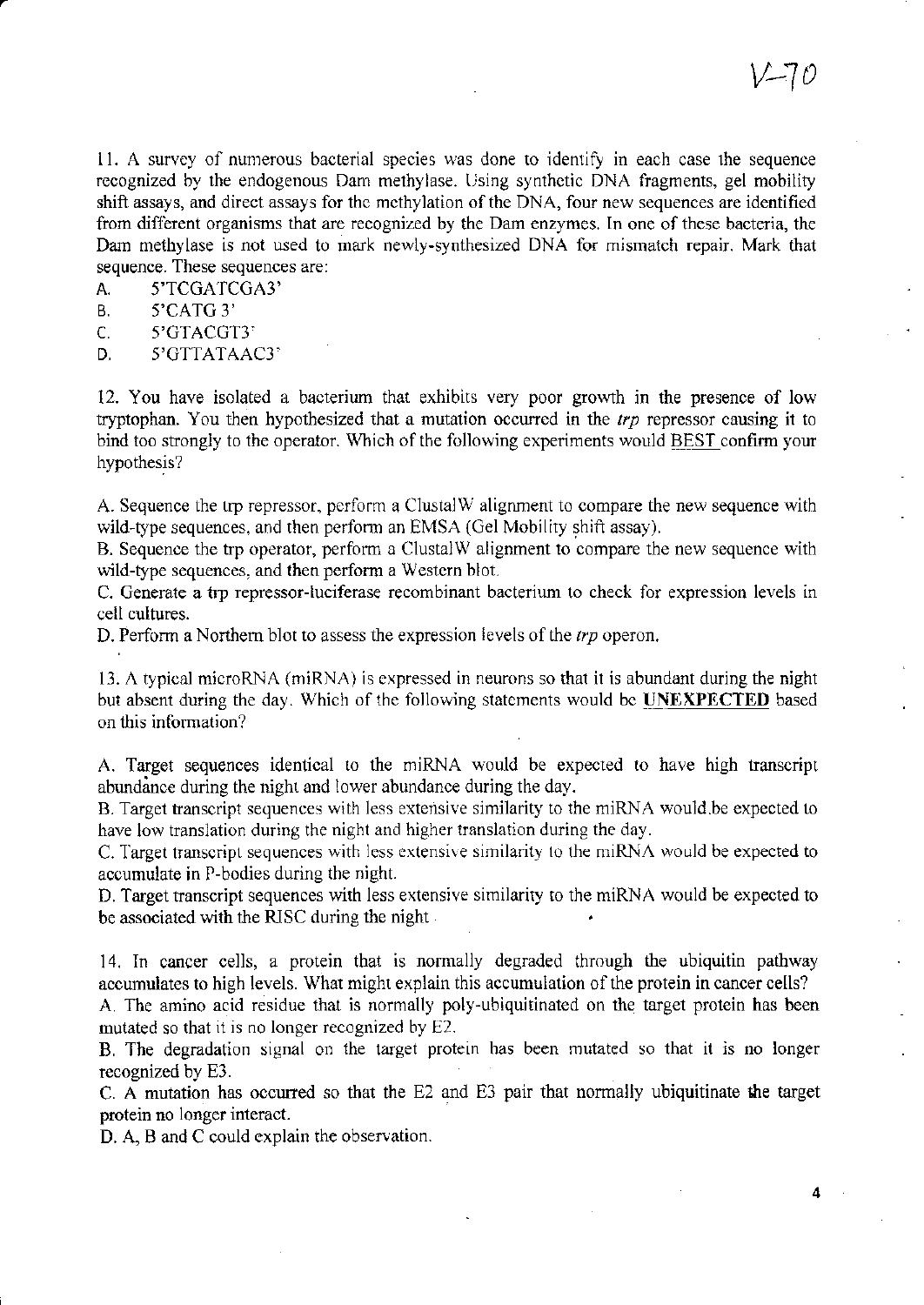15. Where are the synaptic vesicles containing neurotransmitters located?

A. On thc presynaptic end

B. In the soma

C. On the postsynaptic end

D. In the dendrites

16. Consider the foliowing restriction map below:



The solid bar represents a portion of this DNA that was used as a probe for a Southern Blot. DNA digested with EcoRI alone is separated and subjected to a Southern blot, using the region of DNA indicated by the solid bar. The size of the bands seen on the Southem blot car be represented as:

A. 1.0 kb and 0.8 kb

B. 1.8 kb

c. 2.7 kb

D. 1.5 kb ard 1.7 kb

17. Apoptosis is

- A. A form of cell death
- B. Cell division
- C. Cell multiplication
- D. None of the above

18. Memory loss is not associated with

A. Huntington disease

B. Alzheimer's discase

C. Amyotrophic Lateral Sclcrosis

D. Parkinson's diseas

19. Which of the interactions between T cell and APCs would lead to Anergy

- 
- A. B7.1-CD28<br>B. B7.2-CD28 B7.2-CD28
- C. B7.1-CTLA4<br>D. All
- All

5

 $V$ -' $/0$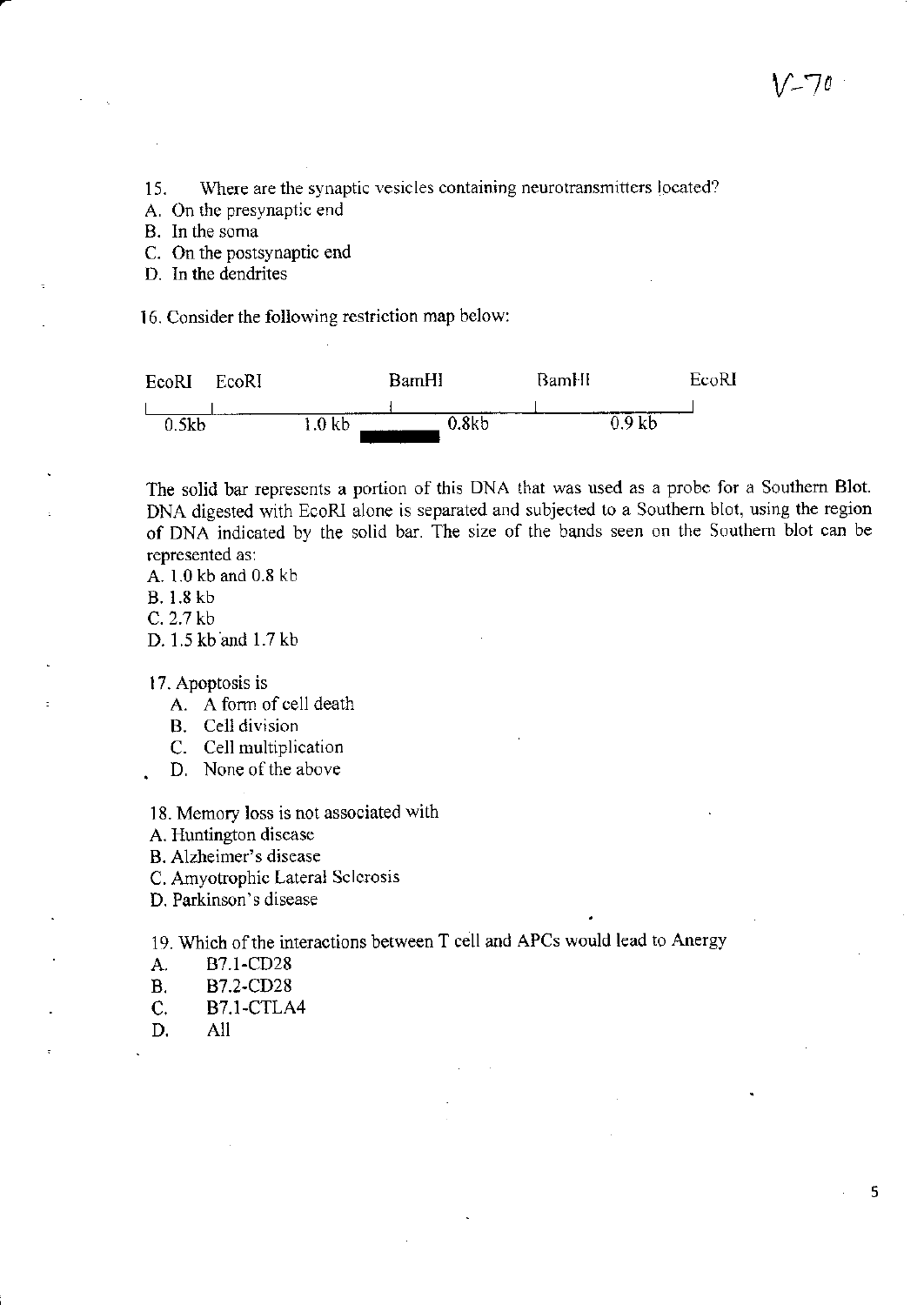20. What is the net charge of arginine at  $pH = 1$ ?  $A. +2$  $B. +1$  $C. +3$  $D.0$ 21. Hydrogen ion concentration in mol/L in a solution of  $pH = 5.4$  will be A.  $3.98 \times 10^8$ B,  $3.88 \times 10^6$ C,  $3.68 \times 10^{-6}$ D.  $3.98 \times 10^{-6}$ 

22. The ratio of masses of oxygen and nitrogen in a particular gaseous mixture is 1:4. The ratio of number of their molecule is:

 $A.1:8$ 

 $B.3:16$ 

 $C.1:4$ 

D. 7:32

23. Which of the following hydrogen bonds is the strongest?

A. O-H.....N

**B. F-H......**F

C. O-H......O

D. O-H......F

24. The term anomers of glucose refers to

A. Isomers of glucose that differ in configurations at carbons one and four (C-1 and C-4)

B. A mixture of (D) glucose and (L) glucose

C. Enantiomers of glucose

D. Isomers of glucose that differ in configuration at carbon one (C-1)

25. Match the following lists:

- 1. Hard Ionization
- 2. Soft ionization
- 3. Mass analyzer

4. Resolution

i. Quadrapole ii. full width at half maximum iii. Electron impact iv. MALDI

|           |     |     | Ч  | 4  |
|-----------|-----|-----|----|----|
| A.        | iii |     | iv | ii |
| <b>B.</b> | iii | iv  |    | ii |
| $C_{1}$   | iv  | iii |    | ii |
| D.        | iv  | iii | ii |    |

6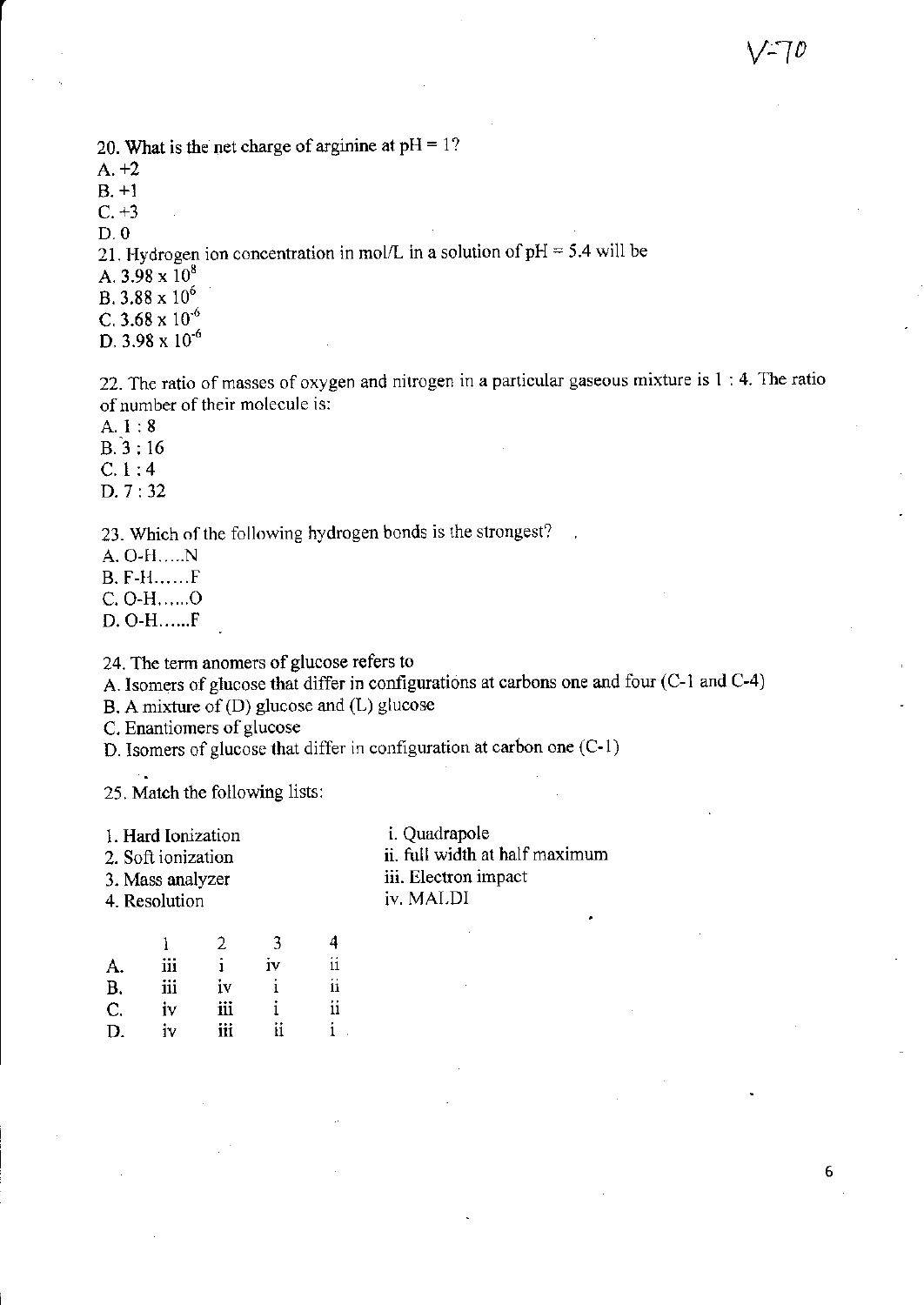26. Incorporation of which one of the following nucleotide triphosphate leads to termination of polynucleotide synthesis during Sanger's sequencing reaction?

A. 2' deoxyribonucleoside triphosphate

B. 3' deoxyribonucleotide triphosphate

C. 2',3' - dideoxyribonucleoside triphosphate

 $D. 2^{\prime}, 5^{\prime}$  – dideoxyribonucleoside triphosphate

27. In an equilibrium  $A \leftrightarrow B$ , at a particular temperature and pressure condition [A] = [B]. The equilibrium free energy at this condition will be.

A.

**B.**  $\mathbf{1}$ 

C.  $\cdot$  f

 $\mathbf{0}$ 

D.  $0.5$ 

28. How many liters of water must be added to 1 litre of an aqueous solution of HCl with a pH of 1 to create an aqueous solution with pH of 2?

A. 0.9 L

**B.2.0L** 

 $C.9.0 L$ 

D. 0.1 L

÷

29. Which of the following technique / methods is used to determine stoichiometry of interacting proteins

A. Immuno-precipitation

B. Yeast two hybrid system

C. Isothermal calorimetric technique

D. TAP-tagging technique

30. Which one of the following radioactive-compounds is most commonly used for studying DNA synthesis in cultures of  $E$ . coli?

A.  $[^{14}C]$  uridine

B.  $[\gamma^{-32}P]$  dATP<br>C.  $[\alpha^{-32}P]$  dATP

D.  $\lceil^{32}P\rceil$  orthophosphate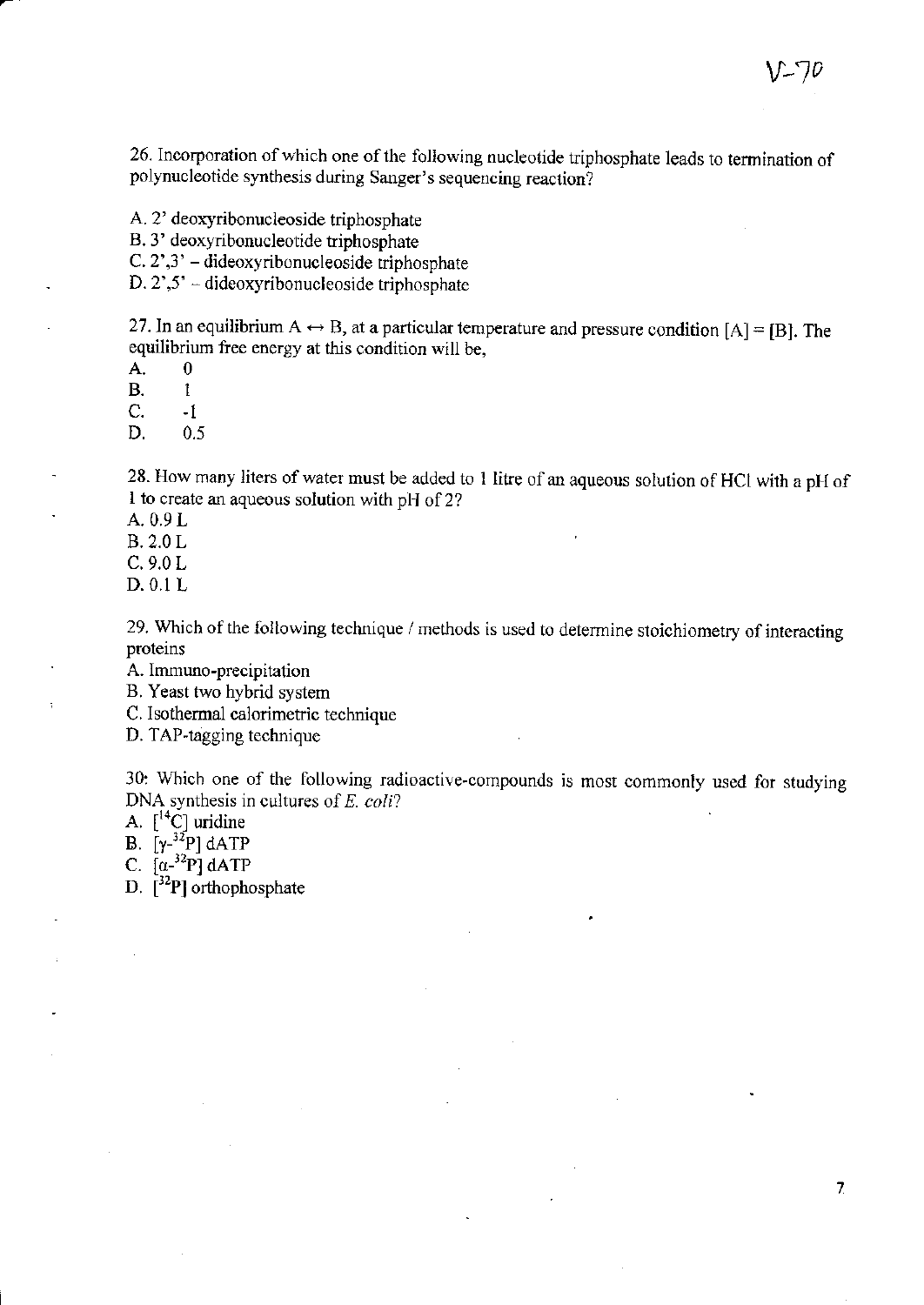8

31. In an effort to produce gene knockout mice, a gene targeted homologous recombination was tried with the exogenous DNA containing neo<sup>r</sup> gene (confer G-418 resistance) and tk<sup>HSV</sup> gene (confers sensitivity to the cytotoxic nucleotide analog ganciclovir). If the neo<sup>r</sup> gene was inserted within the target genc in the exogenous DNA and considering that both homologous and nonhomologous recombination (random integration) is taking place, which one of the following statement is **not correct** about the possible outcome of the experiment?

A. Cells with non-homologous insertion wili be sensitive to ganciclovir

B. Non-rgcombinant cells will be sensitive towards C-418 and resistant to ganciclovir

C. Homologous recombinants will grow in G-418 containing media but will be sensitive towards ganciclovir

D. Homologous recombination will ensure that cells will be resistant to both ganciclovir and G-418

32. Select the correct answer on the basis of following statements:

Statement 1: Continuous Rotary vacuum filter press has a high labor cost. Statement 2: Continuous Rotary vacuum filter press has a high clogging.

- A. True, True
- B, True, False

C. False, False

D. False, True

33. Which of the following approach is associated to the prediction of Protein- Protein Interactions?

A. Domain fusion (Rosetta stone)

- B. Molecular modelling
- C. Position-Specific lterated BLAST
- D. None of the above

34. Nanomaterial can be used for chromatography by

A. Aggregation

- B. Precipitation
- C. Fragmentation

D. Functionalization

35. Which of the following expression system would not be preferred for obtaining large amount of proteins for crystallization?

A. Insect Cell

- B. Mammdian Cell
- C. Yeast system
- D. Bacterial system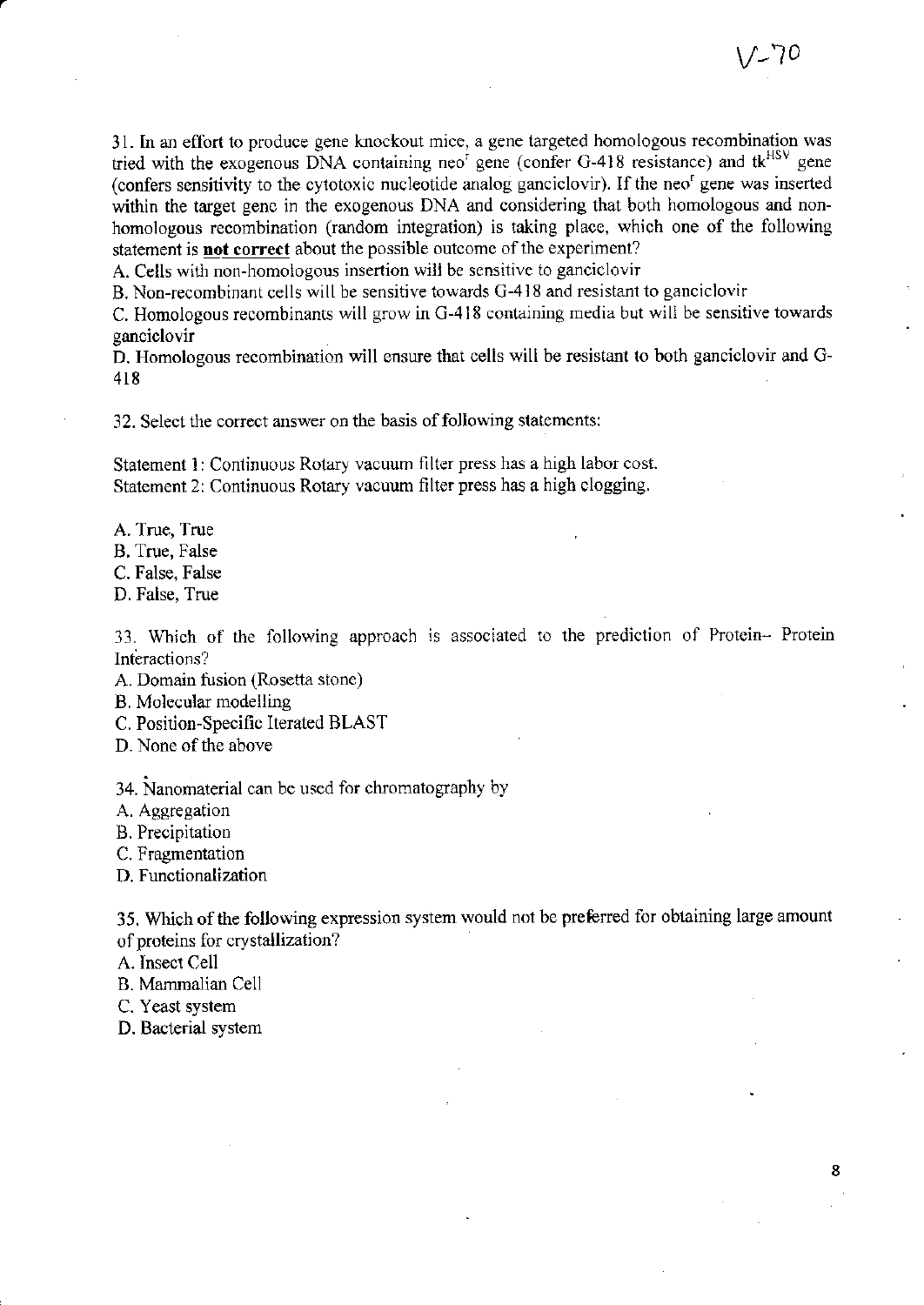### PART - B

36. Which of the following sequences contains the pattern [GM]-x(3)-G-H-[VT].? A. VAWGHST B. GGLKGRT

## C. AGGKSTP

D. MVKRGHT

37. A correlation table was obtained for 5 genes from the expression data across 15 samples.

|                             | Gene 1   | $\parallel$ Gene 2 | Gene 3   | $\ $ Gene 4 | Gene 5 |
|-----------------------------|----------|--------------------|----------|-------------|--------|
| <b>Scene 1</b>              | 1.000    |                    |          |             |        |
| $\ $ Gene 2                 | 0.894    | 1.000              |          |             |        |
| $\sqrt{\frac{1}{1}}$ Gene 3 | $-0.162$ | $-0.447$           | 1.000    |             |        |
| Gene 4                      | $-0.962$ | 0.431              | $-0.402$ | 1.000       |        |
| Gene 5                      | 0.239    | $-0.513$           | 0.004    | 0.611       | 1.00   |

Which of the following gene pair shows the strongest relationship?

- A. Gene  $1 -$  Gene  $2$
- B. Gene 4 Gene I
- C. Gene  $5 -$ Gene 3
- D. Gene  $5 -$  Gene  $4$

 $38. + \text{ve sense RNA of some viruses is used as}$ 

A.si RNA

B. mi RNA

C. nRNA

D, IRNA

39. The tuberculin skin test is ar example of

A. Type IV delayed hypersensitivity

B. Allergy reaction

C. Serum sickness

D. Prccipitation reaction

40. The carbon skeletons are derived from the following molecules for the synthesis of alanine

A. Ribose-5-phosphate

B. Phosphoglycolate

C. Pyruvate

D. Erythrose 4-phosphate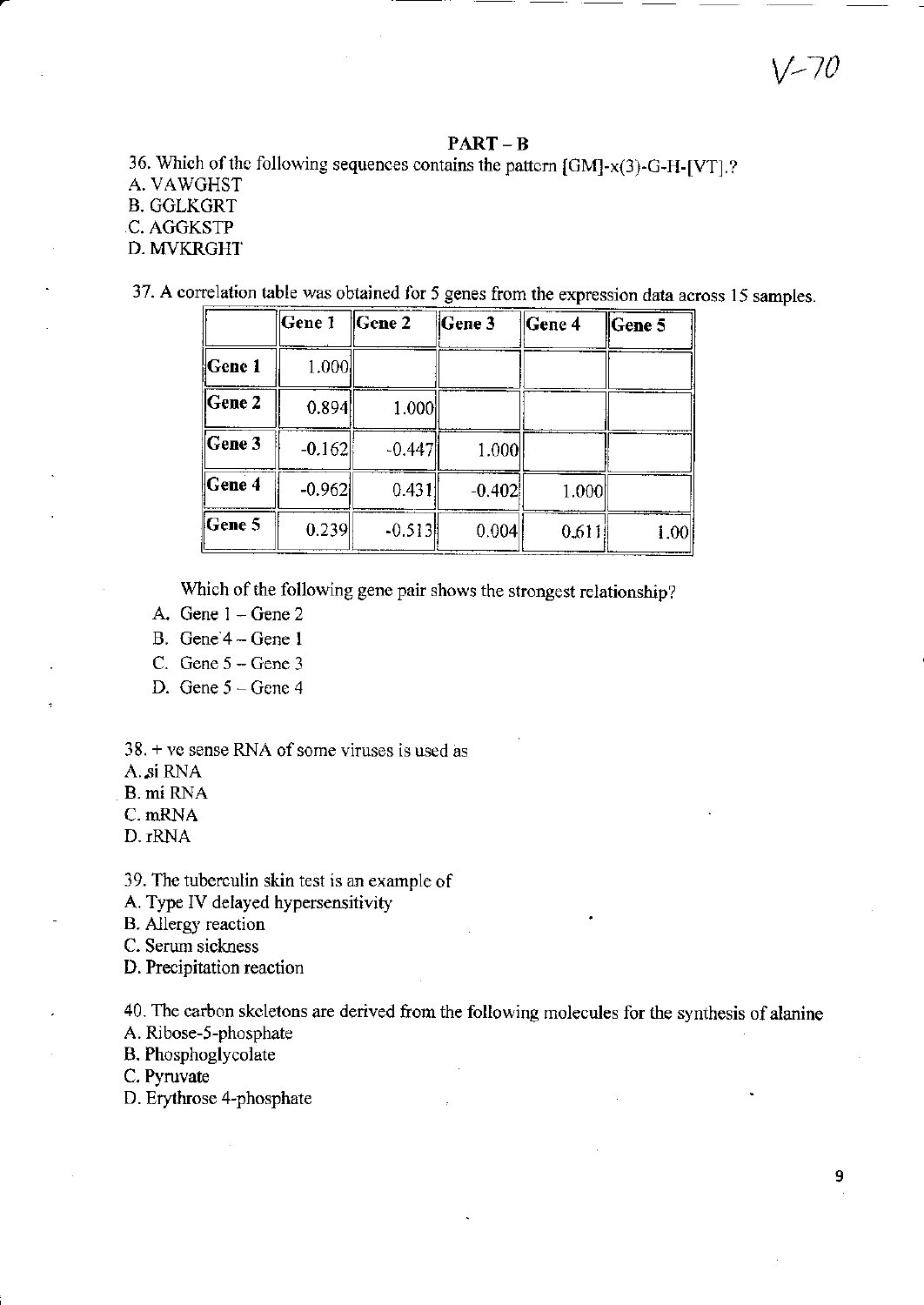41. Legumes form a symbiosis with nodule-inducing bacteria. Identify the substrate provided by the host cells to the bacteroids during this process.

A. Malate

B. Asparagine

C. Sucrose

D. Glutamine

42. NADH oxidation is associated with the following reaction during photorespiration

A. Conversion of 3-phosphoglycerate to Ribulose 1,5 bisphosphate

B. Conversion of Hydroxypyruvate to Glycerate

C. Conversion of glycine to serine

D. Conversion of  $\alpha$ -ketoglutarate to Glutamate

43. The cell wall of the following is not rigid in

A. Fungus

B. Archaea

C. Protozoa

D. Bacteria

44. The virus that uses reverse transcriptase in its life cycle is

A. HAV

**B. HBV** 

C. HCV

D. HDV

45. The disease that can be cured with gene therapy is

A. Diabetes

B. Jaundice

C. Cystic fibrosis

D. Hypertension

46. The drug 'fusidic acid' is being used against

A. Staphylococcus aureus

B. Niseria gonnarhia

C. Vibrio cholera

D. Hemophilus influenza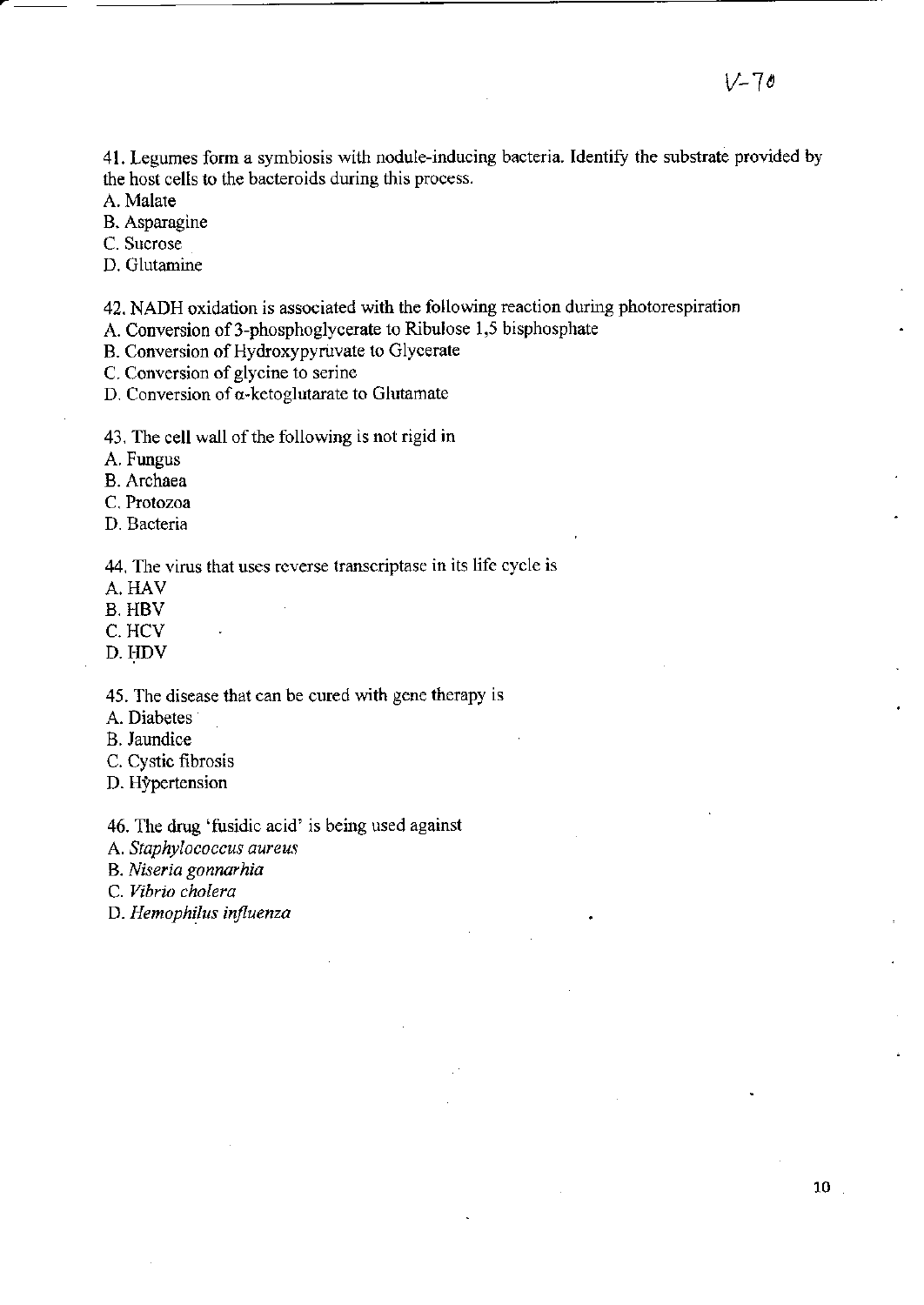$^{\prime}$   $\sim$  10

47. Suppose you have been given the following ROC curve for two different machine-learning algorithms  $(A & B)$ . Which of the following algorithm you would chose as final model.



A. A

 $B. B$ 

C. Cannot be decided.

D. None

48. Structure of envelope on HIV-1 particle

A. Monomeric

**B.** Trimeric

C. Hexameric

D. Octameric

49. Activity of Topoisomerase II not exhibited in the absence of ATP

A. DNA binding

**B.** Double strand DNA breaks

C. Religation

D. Dimerization

50. In plants, the abundance of following molecules is noticed during abiotic stress.

i) ROS, ii) Glutathione, iii) OAA, iv) PEP

A. i and iii

B. ii and iv

C. i and ii

D. iii and iv

51. In IR spectra of proteins, the vibration frequency between 1600 and 1690 cm<sup>-1</sup> corresponds to A. C-N stretching

**B. N-H Stretching** 

C.  $C=O$  stretching

D. N-H out-of-plane bending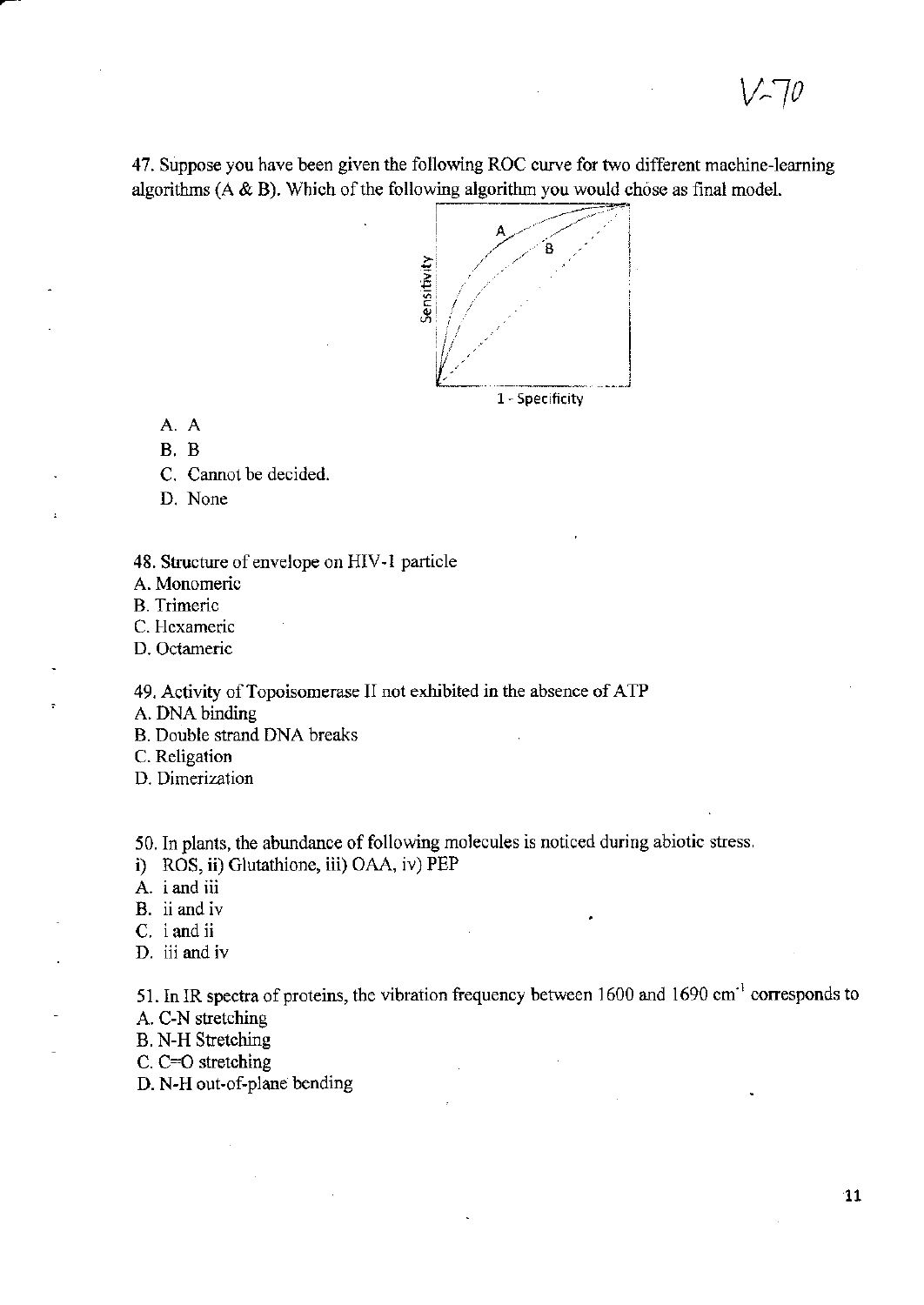52. For a FRET pair, the efficiency of the energy transfer  $(E_T)$  is related to distance between the pair  $(R)$  as,

A.  $E_T \propto R^{-1/2}$ 

B.  $E_T \alpha R^{-2}$ 

C.  $E_T \alpha R^4$ 

D.  $E_T \alpha R^{-6}$ 

53. Dysfunction of Dopaminergic neurons associated with the disease

A. Huntington disease

B. Schizophrenia

C. Parkinson's disease

D. Ataxia-telangiectasia

54. Which of the following algorithm is used by global alignment?

A. Needleman-Wunsch

B. Smith-Waterman

C. BLAST

D. FASTA

55. Which of the following are the literature databases

A. PubMed & OMIM

B. PubMed & MEDLINE

C. SRA & PDB

D. MEDLINE & SRA

56. Malignant malaria is associated with

A. Plasmodium ovale

B. Plasmodium falciparum

C. Plasmodium vivax

D. Plasmodium malariae

57. Which of the following insects belong to the order Lepidoptera

A. Butterflies

**B.** Aphids

C. Housefly

D. Mosquito

58. During metabolic stress, which of the following amino acid generally dispensable in greater amount than can readily be synthesized in the body?

A. Alanine

B. Glycine

C. Aspartate

D. Glutamate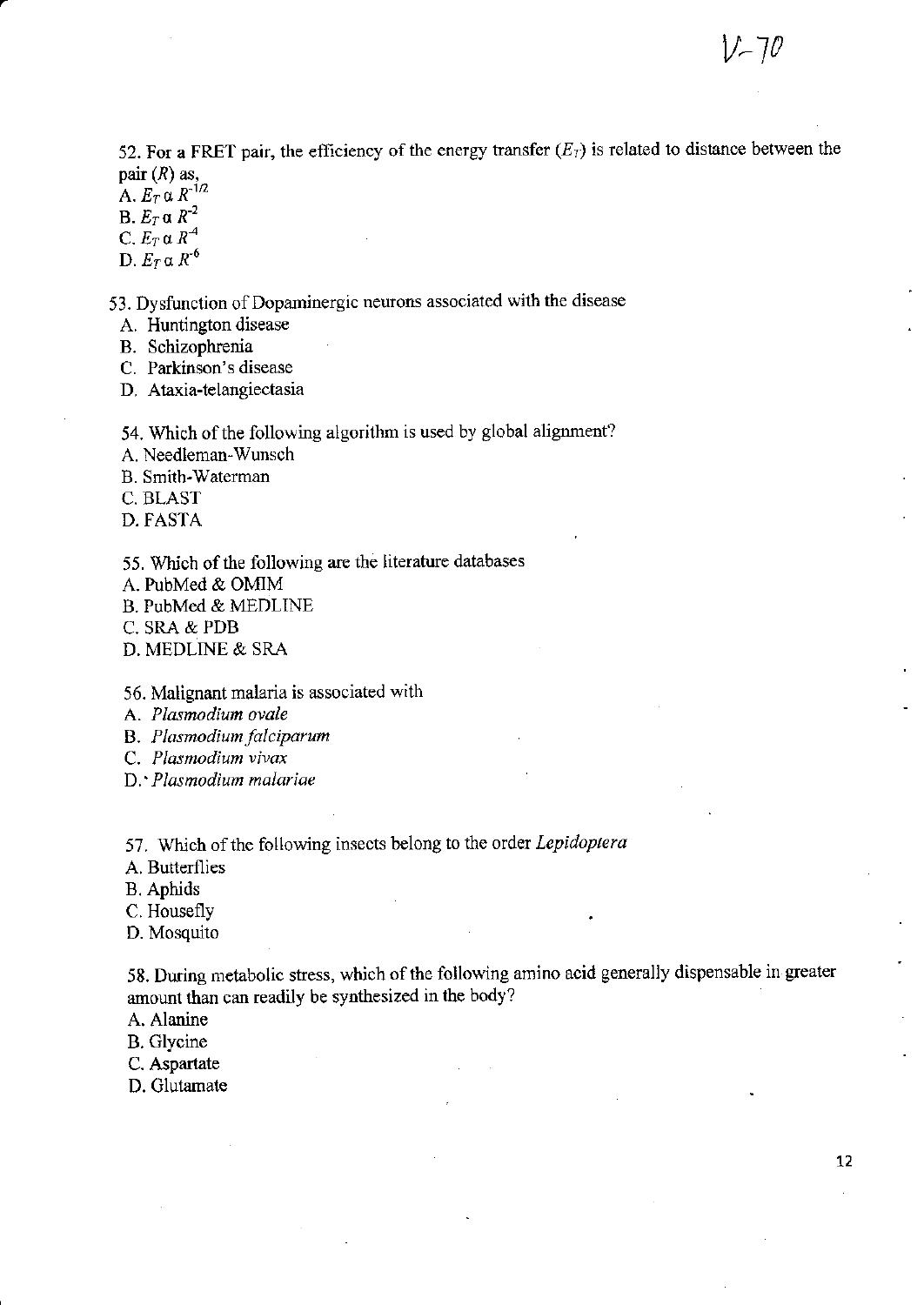59. The precise arrangement of atoms of a protein can be determined by:

A. Light microscopy

B. Electron microscopy

C. Circular dichroism

D. X-ray crystallography

60. Which one of the following is NOT a naturally occurring nucleotide?

A, ATP

B. oGMP

C. oAMP

D. ddATP

61. The essential sites for recombination are known as:

A. chi sites

B. rec sites

C. gam sites

D. red sites

62. The method used for prediction of 3-D structue of a protein from known structure of relatcd proteins is

A. Molecular Dynamics

B. Clustering

C. Homology Modeling

D. Docking

63. Which protein is involved in the separation of the two interlinked daughter chromosomes when DNA replication is terminated in  $E$ , coli?

A. DnaB

B. DNA polymerase

c. Topoisomerase IV

.D. Tus

64. How would you expect DNA methylation to alter gene expression?

A. Extremely increase in expression

B. Moderately increase in expression

C. No change in expression<br>D. Measurably decrease in e

Measurably decrease in expression

65. In an alpha helix, the carbonyl oxygen hydrogen bonds to the amide nitrogen to stabilize the alpha helix structure. Therefore, the shortest, stable alpha helix that can be detected by measuring circular dichroism is:

A. 6 amino acids long

B. 5 amino acids long

C. 4 amino acids long

D. 3 amino acids long

 $V$ -7 $\nu$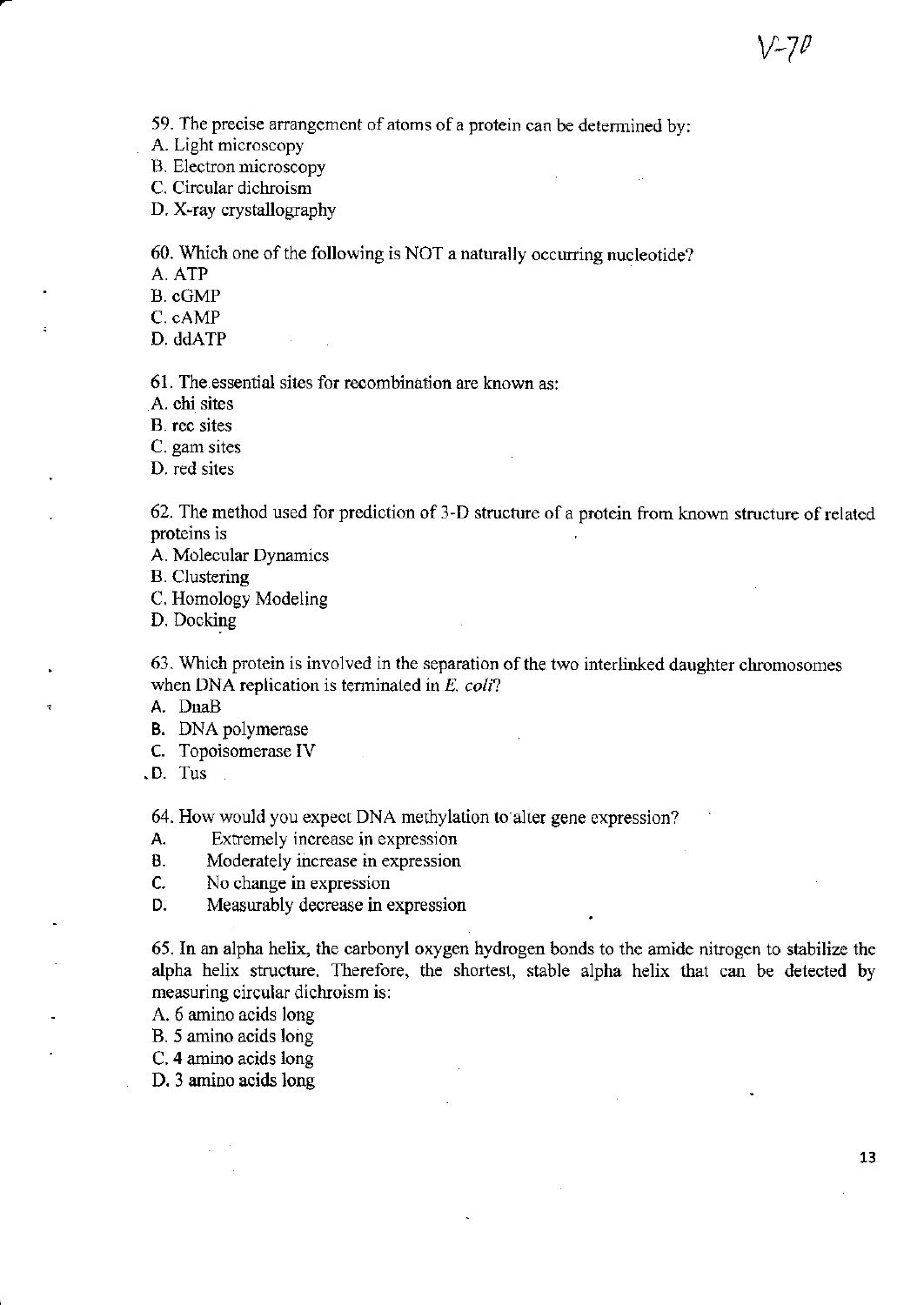66. If 90% of a first-order reaction is completed in 10 min, the rate of reaction will be A.  $2.3 \text{ min}^{-1}$ 

B.  $1.0 \text{ min}^{-1}$ 

 $C. 0.1$   $min^{-1}$ 

D.  $0.23$  min<sup>-1</sup>

67. In Southern blotting, nucleic acid on the nitrocellulose membrane is denatured by treatment with NaOH, however, in Northern blotting, this is not done so because the nucleic acid gets hydrolyzed. Which chemical nature of the nucleic acid in Northern is responsible for this?

A. The presence of a  $3'-5'$  phosphodiester linkage

B. The presence of uracil

C. The presence of a 2'-hydroxyl group

D. The presence of a 3'-hydroxyl group

- 68. Common step for life cycles all viruses is
- A. Inclusion bodies
- B. mRNA synthesis

C. Necrosis

D. RNA dependent DNA synthesis

69. PD-l and C1LA-4:

A. Positive Co-stimulatory molecules

B. They are not expressed on T cell

C. Tasuku Honjo and James P. Allison shared Nobel Prize for their work on PD-l and CTLA-4.

D. All are correct

70. Mating type silencing in yeast is regulated by

A. Expression of mating pheromones

B. Temperature

C. Expression of histone deacety lase

D. All of the above